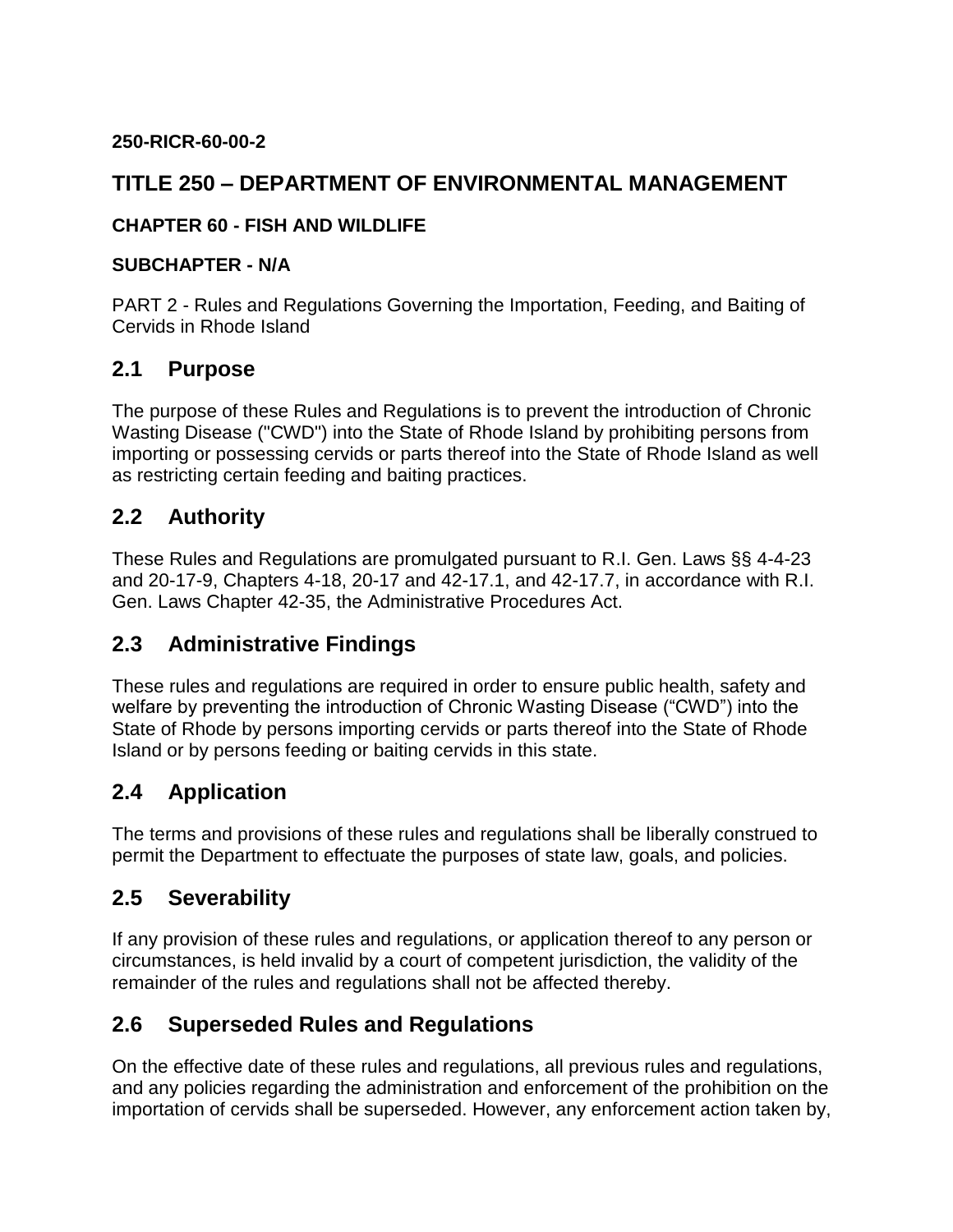or application submitted to, the Department prior to the effective date of these rules and regulations shall be governed by the rules and regulations in effect at the time the enforcement action was taken, or application filed.

# **2.7 Definition of Terms**

"Cervids" - means any animals which are members of the family "*Cervidae*" whether captive or wild and all subspecies, including but not limited to the following: white-tailed deer (*Odocoileus virginianus*); mule deer (*Odocoileus hemionus*); black-tailed deer (*O. hemionus columbianus*); elk (*Cervus elaphus*) including red deer or wapiti, moose (*Alces alces*); fallow deer (*Dama dama*); or silka deer (*Cervus nippon*), caribou or reindeer (*Rangifer tarandus*).

"Chronic wasting disease endemic area" - means any state where chronic wasting disease has been diagnosed or any county bordering that state where chronic wasting disease has been diagnosed, to include the following: Colorado, Illinois, Kansas, Minnesota, Montana, Nebraska, New Mexico, New York, Oklahoma, South Dakota, Wisconsin, Wyoming or the Canadian provinces of Saskatchewan or Alberta.

"Department" - means the Department of Environmental Management.

"Director" - means the Director of the Department of Environmental Management.

"Feeding/baiting" - means the act of using, placing, giving, exposing, depositing, distributing, or scattering any material, or any act to maintain the availability of such material, that attracts, or is reasonably intended to attract wild white-tailed deer to feed on such material.

"Person" - means an individual, corporation, partnership, or other legal entity.

# **2.8 Persons Authorized to Enforce These Rules and Regulations**

Any employee of the Department's Division of Law Enforcement, Division of Agriculture, and Division of Fish and Wildlife are hereby commissioned by the Director pursuant to R.I. Gen. Laws § 42-17.1-2, to enforce these rules and regulations.

# **2.9 Penalties**

Any person who violates any section of these rules and regulations shall, upon conviction by a court of competent jurisdiction, be punished by a fine of up to three hundred dollars (\$300) or imprisonment not exceeding one (1) year per violation.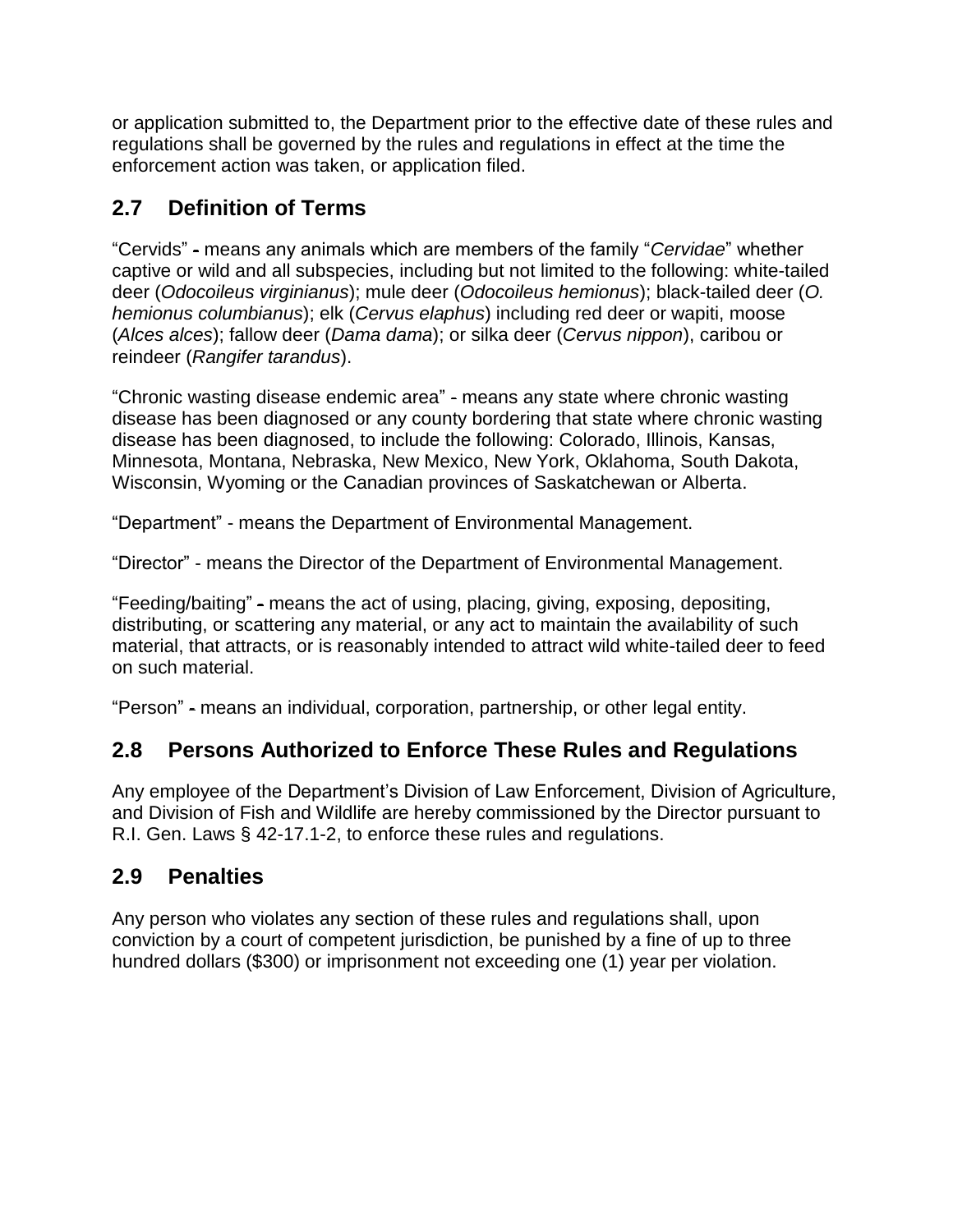## **2.10 Regulations Prohibition on the Importation / Transportation of Cervids**

- A. Importation: No person shall import into the State of Rhode Island any captive or wild cervid, except under a permit issued by the Director or his/her designee in compliance with § 2.10 (B) of this Part.
- B. Certificate of Veterinary Inspection has been issued by an accredited veterinarian of the state of origin or a veterinarian in the employ of the United States Department of Agriculture, countersigned by the veterinarian from the state of origin, attesting to the subject cervids:
	- 1. Are free from visible evidence of any contagious, infectious, or communicable disease or exposure thereto;
	- 2. Do not originate from a Chronic Wasting Disease (CWD) endemic area;
	- 3. Includes the following statement: "All cervidae identified on this certificate originate from a CWD monitored or certified herd that has achieved a CWD disease-free status of at least seven years and in which these animals have been kept for at least two years or were natural additions"; and,
	- 4. These certificates need to record the negative testing for TB, brucellosis, anaplasmosis, bluetongue, or other diseases as required by the RI DEM's Division of Agriculture.
- C. No cervid may enter Rhode Island for immediate slaughter (slaughter within 72 hours at a USDA or state licensed slaughter establishment) unless officially identified and accompanied by either an official certificate of veterinary inspection or an owner shipper statement as defined in the Rules and Regulations Governing the Importation of Domestic Animals, 250-RICR-40-05-1.
- D. No person shall transport within the state of Rhode Island any live or captive cervid without a permit issued by the Director or his/her designee.

# **2.11 Release of Cervids**

No person shall release to the wild in the State of Rhode Island any captive or wild cervid.

# **2.12 Feeding and Baiting of Cervids**

- A. No person shall feed cervids at any time in the state of Rhode Island except:
	- 1. Under a license or permit issued by the Department pursuant to R.I. Gen. Laws § 20-1-18 for bona fide scientific research;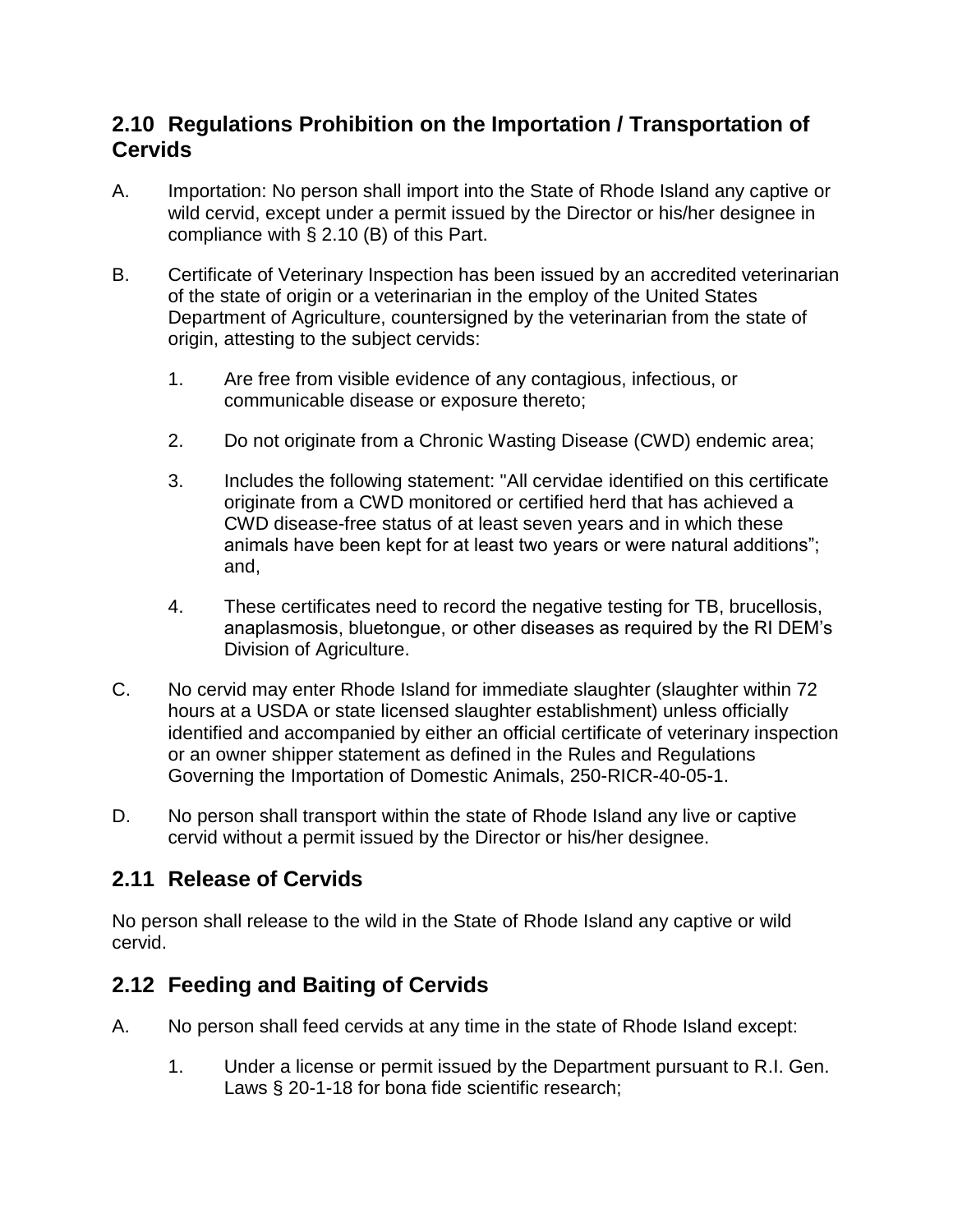- 2. By planting, cultivating, or harvesting of crops directly associated with bona fide agricultural practices, including planted wildlife food plots;
- 3. By distribution of food material for livestock directly associated with bona fide agricultural practices; by distribution of food material for legally possessed captive cervid, pursuant to a permit;
- 4. By cutting of trees or brush; or,
- 5. Elevated bird/squirrel feeders providing seed, grain, fruit, worms, or suet for birds or squirrels located within 100 feet of an occupied dwelling.
- B. Distribution of Certain Food Materials. No person shall feed wild or captive cervids with any material that contains protein derived from any mammalian tissues.

# **2.13 Prohibited Carcass Parts**

- A. No person shall import or possess in Rhode Island the brain, eyes, spinal cord, lymph nodes, tonsils, or spleen of any cervid taken in or originating from a Chronic Wasting Disease endemic area, or such parts from captive or captivebred cervid obtained from outside Rhode Island, except that:
	- 1. Such parts may be imported and possessed as specimens in a bona fide laboratory research study pursuant to a permit issued by the Director or his or her designee provided that such parts or specimens are disposed of in accordance with accepted laboratory practices; or,
	- 2. As provided in § 2.14 of this Part, such parts and carcasses may be transported through Rhode Island as part of an interstate shipment.

# **2.14 Permitted Carcass Parts**

- A. No person shall import into Rhode Island or possess in Rhode Island the carcasses or parts of wild cervid taken in or originating from a Chronic Wasting Disease endemic area, or carcasses or parts of captive or captive-bred cervids from outside Rhode Island. Except that the following parts may be imported or possessed if marked in the manner described in § 2.15 of this Part:
	- 1. Meat may be imported and possessed provided that all such meat from an individual animal shall be boned, cut up, packaged and wrapped and such meat shall not be commingled with the meat of any other;
	- 2. The hide or cape;
	- 3. The skull-cap with antlers attached, free of blood and brain matter;
	- 4. The antlers;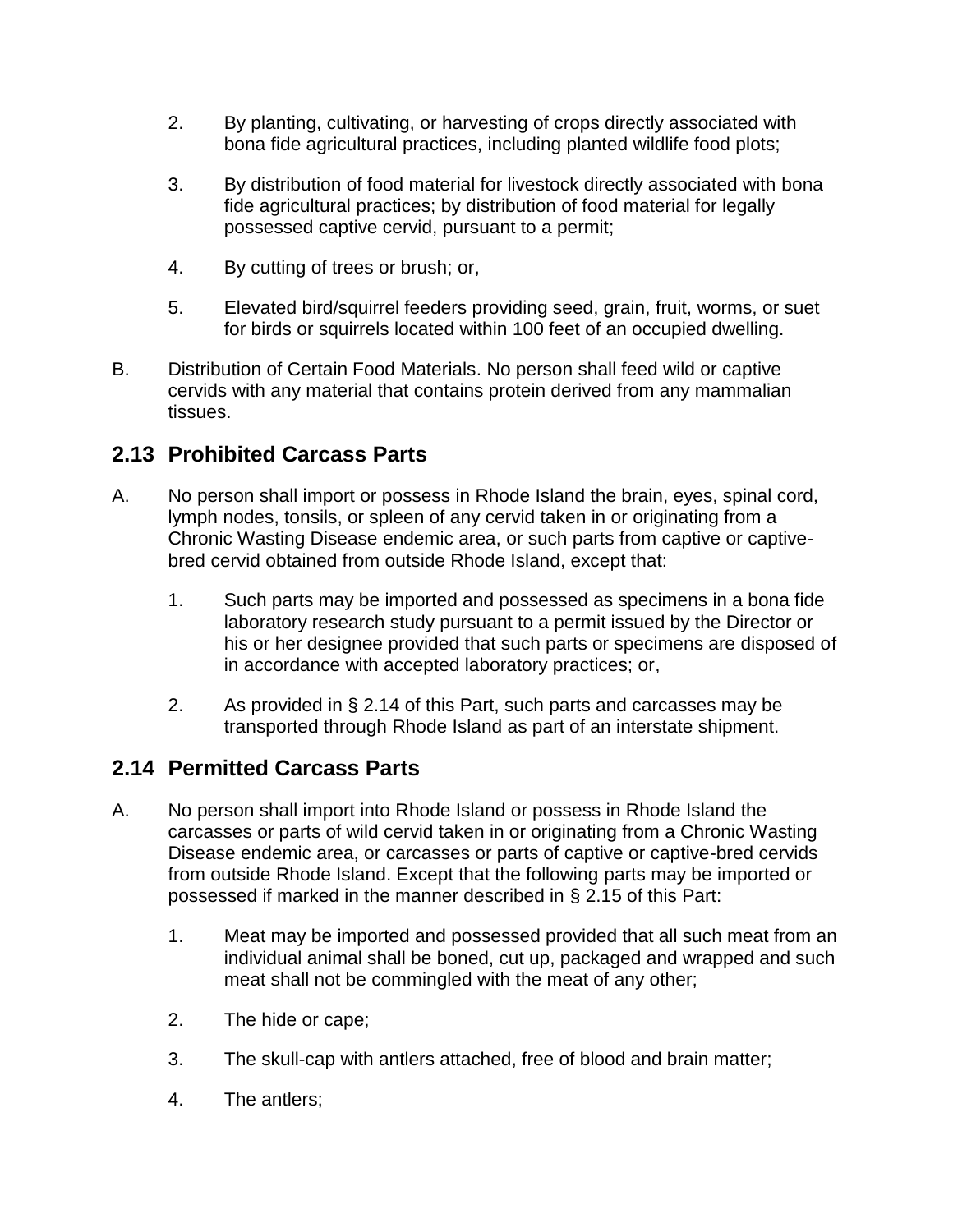- 5. Finished taxidermy;
- 6. Tanned hides;
- 7. The upper canine;
- 8. Fresh head and cape in addition to the marking requirements of  $\S 2.15$ (A) of this Part, the required tissue must be tested by a certified USDA laboratory and must be certified to be Chronic Wasting Disease free. This certification must be in writing and must be provided prior to importation of a fresh and cape into the state of Rhode Island.

### **2.15 Marking of Carcass Parts and Transportation**

- A. Marking of Carcasses and Parts. All carcasses and parts of any cervid imported into Rhode Island, or packages or containers containing such carcasses or parts, shall be affixed with a legible label bearing the following information: the species of animal, the State, Province or Country where the animal was taken or where the shipment originated, the name of the person who took the animal or the name of the shipper, the address of the taker or shipper and, for transport through the State, the destination of the shipment. Hunter harvested carcasses, parts or meat taken outside Rhode Island shall also bear the marking, tagging or labeling required by the State where the animal was taken.
- B. Transportation or Shipment of Carcasses and Parts Through Rhode Island. A person may transport or ship carcasses or parts of any cervid through Rhode Island provided that all such carcasses and parts are not disposed of in any manner or delivered to any person in Rhode Island and provided that all such carcasses and parts are marked as described in this Part.

#### **2.16 Regulatory Enforcement**

- A. Any person who imports live cervids, carcasses or parts thereof, consents to allow any authorized representative of the Department access to enter upon his or her premises or access to his or her vehicle to conduct inspections for compliance of these regulations.
- B. The Department shall immediately seize carcasses or parts that are imported or possessed in violation of these regulations.
- C. The Department shall immediately seize, quarantine and euthanize any cervid that is imported or possessed in violation of the provisions of these regulations.
- D. The Department shall direct any person possessing any cervid suspected of having chronic wasting disease to comply with any measures that are deemed necessary to prevent or mitigate the spread or introduction of chronic wasting disease.